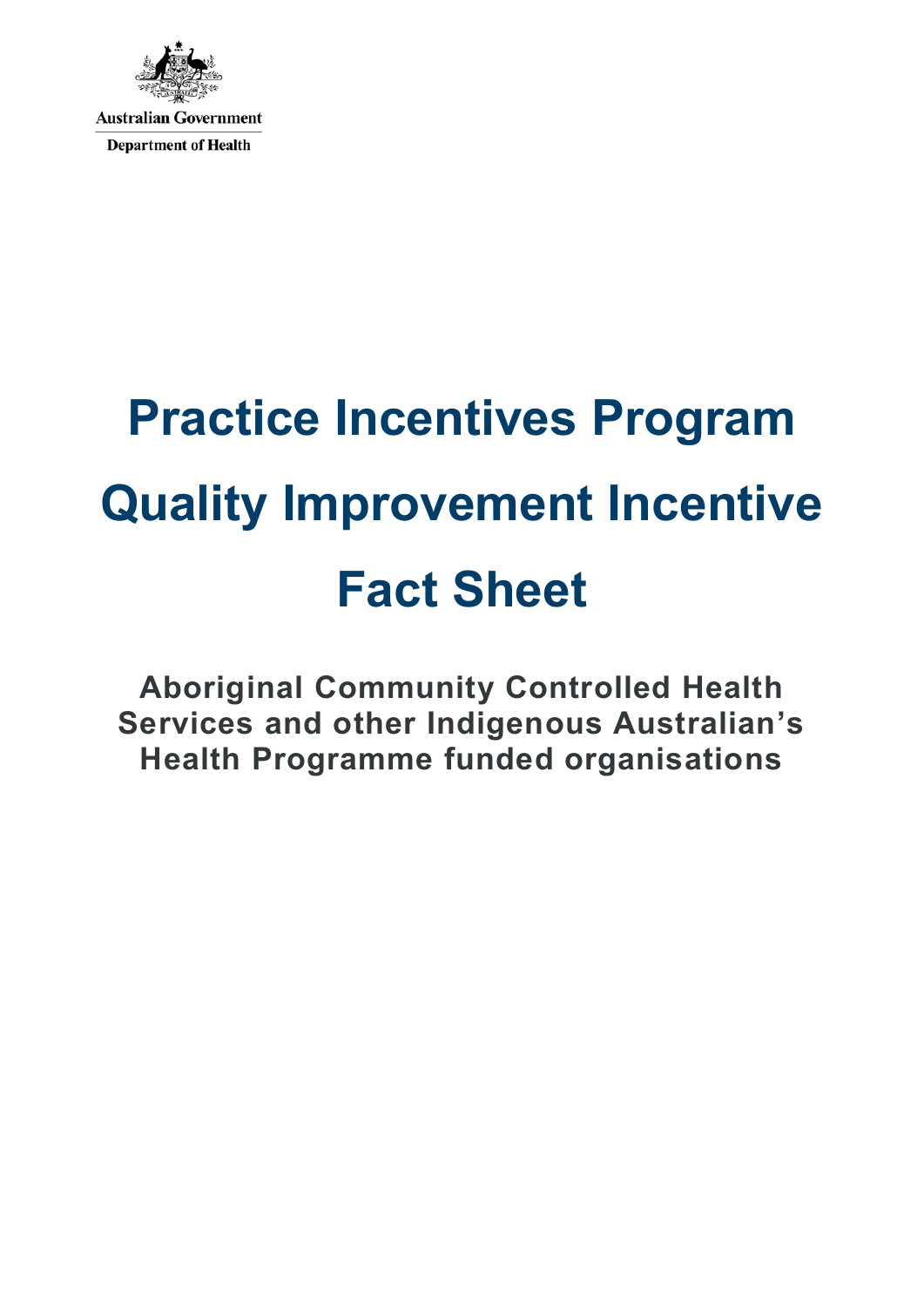## **1. What is the Practice Incentives Program Quality Improvement Incentive?**

The Practice Incentives Program (PIP) Quality Improvement (QI) Incentive is a payment to general practice, Aboriginal and Community Controlled Health Services (ACCHS) and other organisations funded under the Indigenous Australians' Health Programme (IAHP) that participate in quality improvement to improve patient outcomes and deliver best practice care.

## **2. Will ACCHS and other IAHP funded organisations be eligible to apply for the PIP QI Incentive?**

ACCHS and other IAHP funded organisations will be eligible to apply for the PIP QI Incentive if they are eligible for the PIP and report on the Aboriginal and Torres Strait Islander National Key Performance Indictors (nKPIs) to the Department of Health.

The eligibility requirements for ACCHS and other IAHP funded organisations differ slightly to those of general practices.

To be eligible to receive the PIP QI Incentive payment ACCHS and other IAHP funded organisations funded for the delivery of primary health care services will continue to provide data against the nKPIs, within their existing arrangement with the Department of Health.

The eligibility requirements as detailed in the [PIP QI Incentive Guidelines](https://www1.health.gov.au/internet/main/publishing.nsf/Content/PIP-QI_Incentive_guidance) are:

#### **Be eligible for PIP**

• ACCHS and other IAHP funded organisations wishing to participate in the PIP QI Incentive must be registered for the overarching Practice Incentive Program (PIP) prior to registering for the PIP QI Incentive. ACCHS and other IAHP organisations can register for the PIP on the [Department of Human Services website.](https://www.humanservices.gov.au/organisations/health-professionals/services/medicare/practice-incentives-program-guidelines/applying)

#### **Register for the PIP QI Incentive**

• ACCHS and other IAHP funded organisations can register for the PIP QI Incentive on the [Department of Human Services website.](https://www.humanservices.gov.au/organisations/health-professionals/services/medicare/practice-incentives-program/guidelines/quality-improvement-incentive) The PIP QI Incentive is administered by the Department of Human Services on behalf of the Department of Health.

#### **Report on the nKPIs to the Department of Health**

• ACCHS and other IAHP funded organisations currently provide nKPI data to the Department of Health and will continue to do this as part of their PIP QI Incentive eligibility requirement. ACCHS and other IAHP funded organisations will continue to report on a six monthly basis.

#### **Undertake quality improvement activities within their exisiting arrangement with the Department of Health**

• ACCHS and other IAHP funded organisations have a well-established system of using primary health data to undertake quality improvement activites within Aboriginal and Torres Strait Islander communities and will continue to do this as part of their PIP QI Incentive eligibility requirement.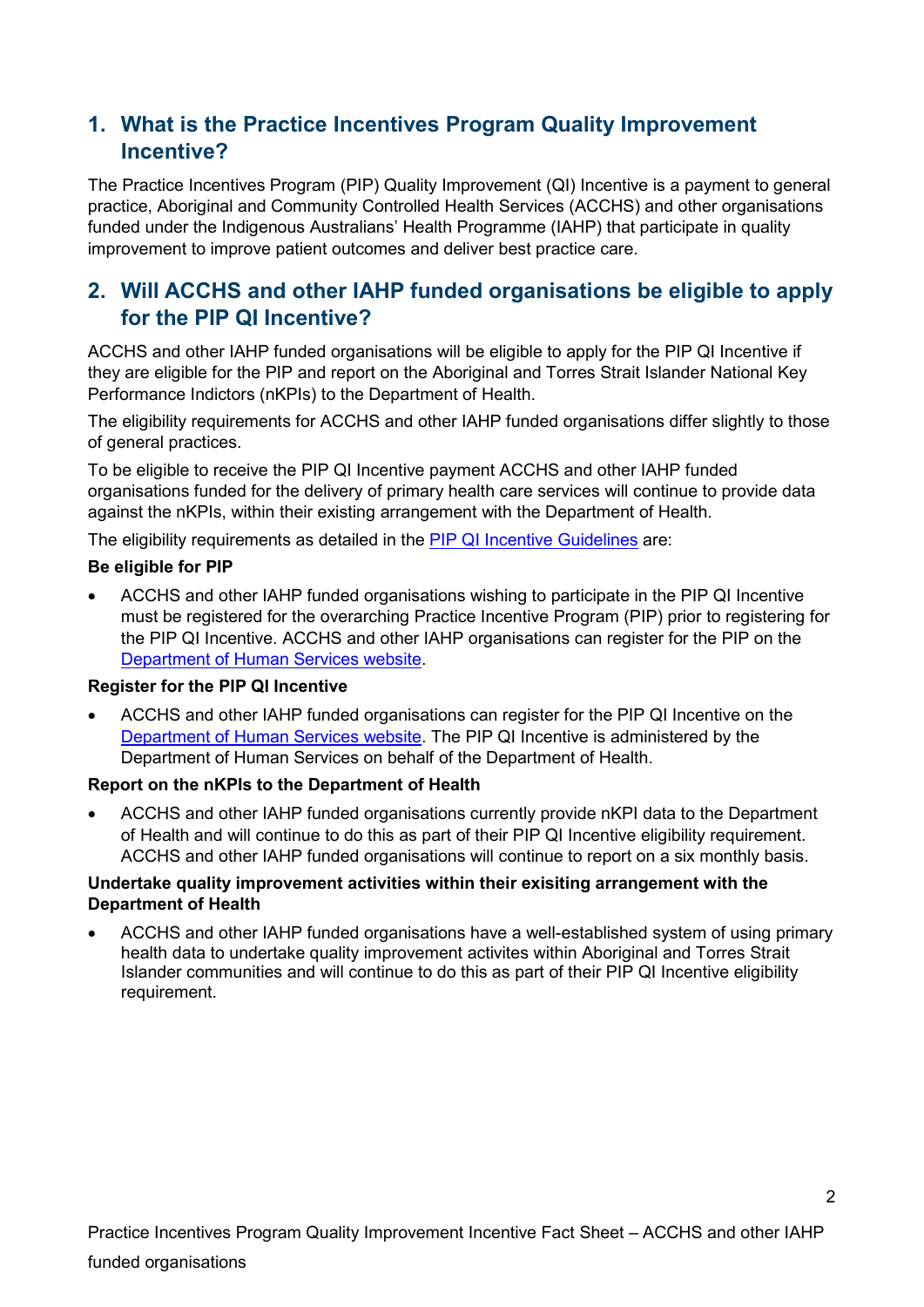## **3. When can ACCHS and other IAHP organisations register for the PIP QI Incentive?**

The PIP QI Incentive commenced 1 August 2019. General practices, ACCHS and other IAHP funded organisations are able to register for the incentive from 1 August 2019 on Health Professional Online Services (HPOS). The first quarter payments (covering 1 August to 30 October 2019) will be made in November 2019. Participation in the PIP QI Incentive is voluntary and practices, ACCHS and other IAHP funded organisations may withdraw from the incentive at any time.

In order to apply for the PIP QI Incentive, follow the steps available on the [Department of Human](https://www.humanservices.gov.au/organisations/health-professionals/services/medicare/practice-incentives-program/guidelines/quality-improvement-incentive)  [Services website.](https://www.humanservices.gov.au/organisations/health-professionals/services/medicare/practice-incentives-program/guidelines/quality-improvement-incentive)

#### **4. Do ACCHS and other IAHP funded organisations have to submit data to their local PHN?**

No, ACCHS already have a well-established system of integrating the collection of primary health data with quality improvement. This includes reporting against the nKPIs. This information assists ACCHS to improve and maintain high quality clinical practice and service delivery of primary health care and health outcomes for Aboriginal and Torres Strait Islander communities.

It is up to the discretion of the ACCHS or other IAHP funded organisations if they choose to share their data with their local PHN, however this is not required for them to be eligible to receive the PIP QI Incentive payment.

## **5. Do ACCHS and other IAHP organisations have to participate in quality improvement activities in partnership with their local PHN for the purposes of the PIP QI Incentive?**

No, as ACCHS and other IAHP funded organisations already have a well-established system of integrating the collection of primary health data with quality improvement they are not required to participate in continuous quality improvement in partnership with their local PHN.

In order to be eligible to receive the PIP QI Incentive payment, ACCHS and other IAHP funded organisations must undertake quality improvement activities within their existing arrangement with the Department of Health.

## **6. Can ACCHS and other IAHP organisations still work with their local PHNs for non-PIP QI related purposes?**

Yes, ACCHS and other IAHP organisations are welcome to work with their local PHN on datadriven quality improvement, and PHNs would welcome this engagement.

PHNs are well positioned to assist in providing local support and enabling collaboration between neighbouring practices. Through PHNs engagement with their communities, they are able to identify and address gaps within their communities.

If ACCHS or other IAHP funded organisations choose to work with their local PHN on data drivenquality improvement it is important to discuss what these data sharing arrangements would look like as the type of data shared may differ to what ACCHS or other IAHP funded organisations currently share under their current grant funding agreements. You can locate and contact your local PHN [here.](https://www1.health.gov.au/internet/main/publishing.nsf/Content/PHN-Locator)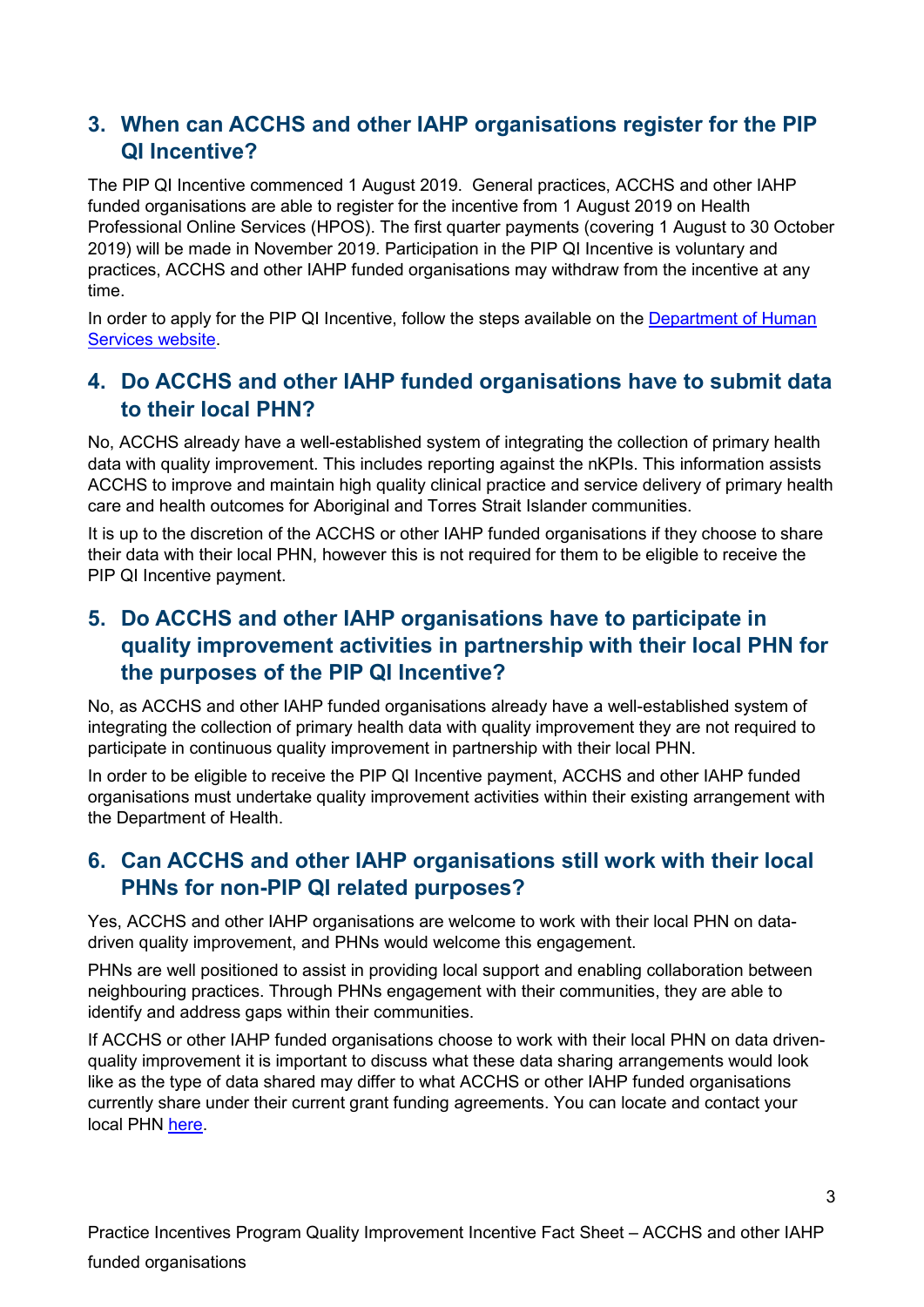## **7. What is the current arrangement that ACCHS and other IAHP funded organisations have with the Department of Health?**

Currently, ACCHS and other IAHP funded organisations are required under their grant funding agreements to report nKPI data via the Health Data Portal every six months and will continue to do this as part of the PIP QI Incentive eligibility requirement.

# **8. What information does the Department of Health receive from ACCHS and other IAHP funded organisations specifically for the purposes of the PIP QI Incentive?**

There is no additional data reporting requirements for ACCHS. The Department of Health will provide a list of the names of ACCHS and other IAHP funded organisations who met the nKPI reporting obligation by 15 February and 15 August each year to Department of Human Services to enable the PIP QI Incentive payment.

## **9. How will the Department of Health know if an ACCHS or another IAHP funded organisation has met their eligibility requirements for the PIP QI Incentive?**

In order for the Department of Health to authorise payments each quarter, the list of ACCHS and other IAHP funded organisations that have registered for the PIP QI Incentive through HPOS (provided by the Department of Human Services) will be cross-referenced with the list of ACCHS or other IAHP organisation that have met the requirement of reporting on the nKPIs. Reporting on the nKPIs is a requirement of receiving IAHP primary health care grant funding. Upon validation, the Department of Human Services will pay eligible organisations the PIP QI Incentive payment.

## **10.Will ACCHS and other IAHP funded organisations receive their PIP QI Incentive payment quarterly?**

Yes, even though ACCHS and other IAHP funded organisations are required to report on the nKPIs on a six monthly basis within their existing arrangement with the Department of Health, they will still receive their payment on a quarterly basis. This is in accordance with the **PIP QI** [Guidelines.](https://www1.health.gov.au/internet/main/publishing.nsf/Content/PIP-QI_Incentive_guidance)

The payment months for the PIP QI Incentive are:

- November
- February
- May
- August

#### **11.What if ACCHS or other IAHP funded organisations fail to submit their six monthly nKPI data?**

If ACCHS or other IAHP funded organisations do not submit their nKPI data by the dates specified for their six monthly reporting requirements, they will not be eligible to receive a PIP QI Incentive payment for the two relevant PIP QI quarters (unless they have been granted an exemption – see next question). These quarters are detailed in the [PIP QI Guidelines.](https://www1.health.gov.au/internet/main/publishing.nsf/Content/PIP-QI_Incentive_guidance)

Practice Incentives Program Quality Improvement Incentive Fact Sheet – ACCHS and other IAHP funded organisations